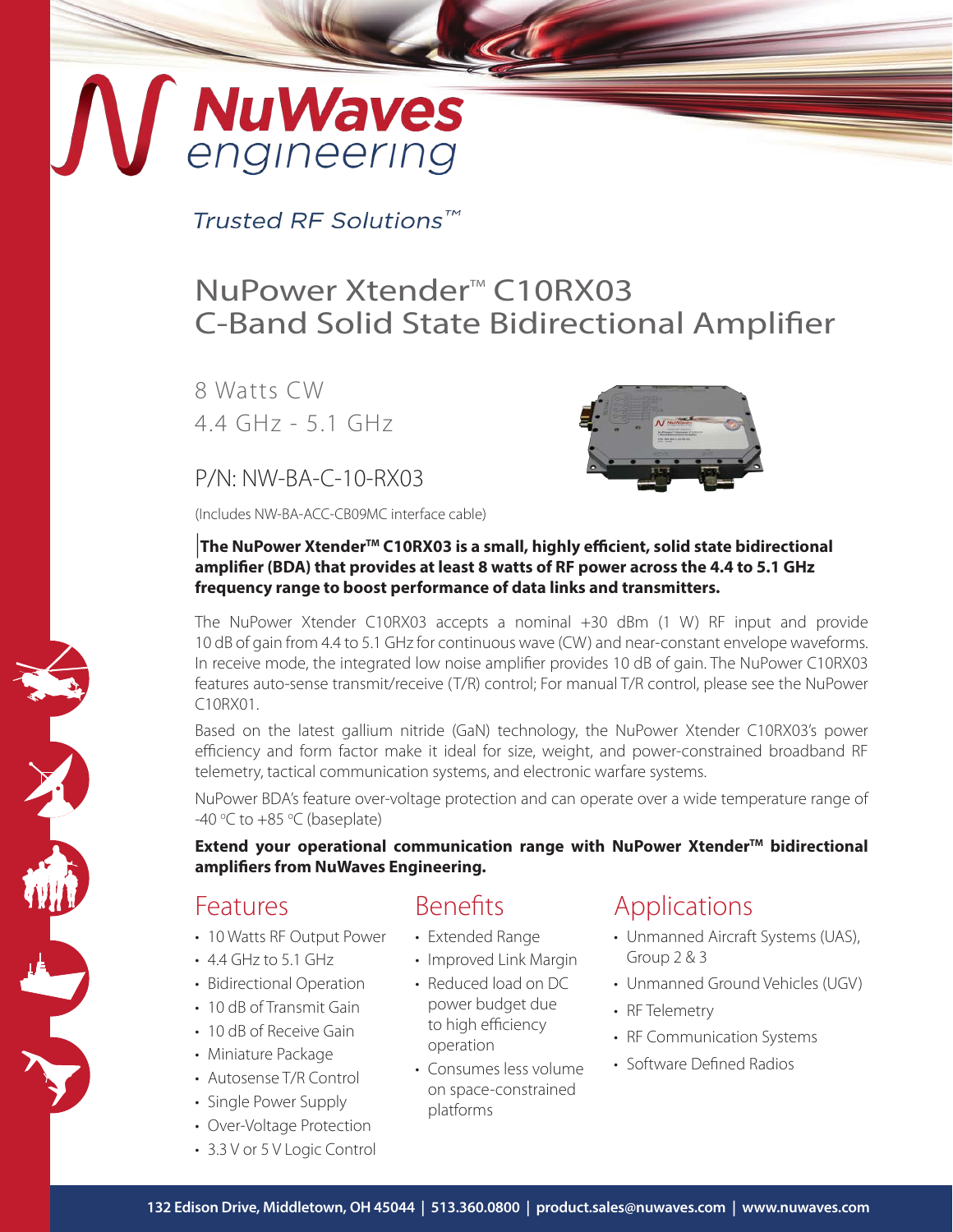## NuPower Xtender<sup>™</sup> C10RX03 BDA

## Specifications

#### Absolute Maximums

| <b>Parameter</b>                                  | <b>Rating</b> | <b>Unit</b> |
|---------------------------------------------------|---------------|-------------|
| Max Device Voltage                                | 32            |             |
| Max Device Current @ 28 VDC                       | 2.2           | A           |
| Max RF Input Power @ ANT Port, $Z_1 = 50 \Omega$  | $+30$         | dBm         |
| Max RF Input Power @ XCVR Port, $Z_1 = 50 \Omega$ | $+35$         | dBm         |
| Max Operating Temperature (ambient)               | 60            | °C          |
| Max Operating Temperature (baseplate)             | 85            | °C          |
| Storage Temperature                               | 100           | °C          |

| <b>Export Classification</b> |  |  |  |  |
|------------------------------|--|--|--|--|
| FAR99                        |  |  |  |  |

#### Electrical Specifications - Operational @ 28 VDC, 25 °C, Z<sub>S</sub>=Z<sub>L</sub>=50 Ω

| <b>Parameter</b>             | <b>Symbol</b>     | <b>Min</b> | <b>Typ</b> | <b>Max</b> | <b>Unit</b> | <b>Condition</b>                    |
|------------------------------|-------------------|------------|------------|------------|-------------|-------------------------------------|
| Operating Frequency          | BW                | 4.4        |            | 5.1        | GHz         |                                     |
| Switching Speed              | $TX_{\rm ON/OFF}$ |            |            |            | μS          | 10% to 90%                          |
| Operating Voltage*           | VDC               | 27         | 28         | 32         |             |                                     |
| Operating Current - Transmit | <b>I</b> DD       |            | 1.75       |            | A           | $CW, +28$ Vin, Pout = 10 W          |
| Operating Current - Receive  | <b>I</b> DD       |            | 45         |            | mA          | Receive Mode                        |
| Quiescent Current            | 100               |            | 400        |            | mA          | No RF Signal Applied, Transmit Mode |
| Module Efficiency            |                   |            | 20         |            | $\%$        | $CW$ , Pout $= 10W$ , Transmit mode |

**\*** Module can operate down to +17 Vdc w/ reduced RF output power

### Electrical Specifications - Transmit @ 28 VDC, 25 °C, Z<sub>S</sub>=Z<sub>L</sub>=50 Ω

| <b>Parameter</b>                               | <b>Symbol</b>   | <b>Min</b> | <b>Typ</b> | <b>Max</b>  | <b>Unit</b> | <b>Condition</b>                   |
|------------------------------------------------|-----------------|------------|------------|-------------|-------------|------------------------------------|
| Operating Frequency                            | BW              | 4.4        |            | 5.1         | GHz         |                                    |
| RF Output Power                                | $P_{SAT}$       | 8          | 10         |             | W           | 4.4 GHz - 5.1 GHz, $+30$ dBm input |
|                                                |                 |            | 40         |             |             | 5 W RF Output, 28 Vdc              |
| DC Power Consumption w.r.t. RF<br>Output Power | DC              |            | 48         |             | W           | 7 W RF Output, 28 Vdc              |
|                                                |                 |            | 55         |             |             | 10W RF Output, 28 Vdc              |
| Input VSWR                                     | <b>VSWR</b>     |            | 2:1        |             |             |                                    |
| Output Mismatch (No Damage)                    | <b>VSWR</b>     |            |            | 10:1        |             |                                    |
| Nominal Input Drive Level                      | $P_{IN}$        |            | 30         |             | dBm         |                                    |
| Quiescent Current (Transmit Mode)              | $I_{D0}$        |            | 0.4        |             | A           | No RF Signal Applied               |
| Operating Current                              | I <sub>DD</sub> |            | 1.75       |             | A           | $Pout = 10W$                       |
| Module Efficiency                              |                 |            | 20         |             | $\%$        |                                    |
|                                                | 2nd             |            |            | $-20$ (TBR) | dBc         |                                    |
| Harmonics                                      | 3rd             |            |            | $-20$ (TBR) | dBc         |                                    |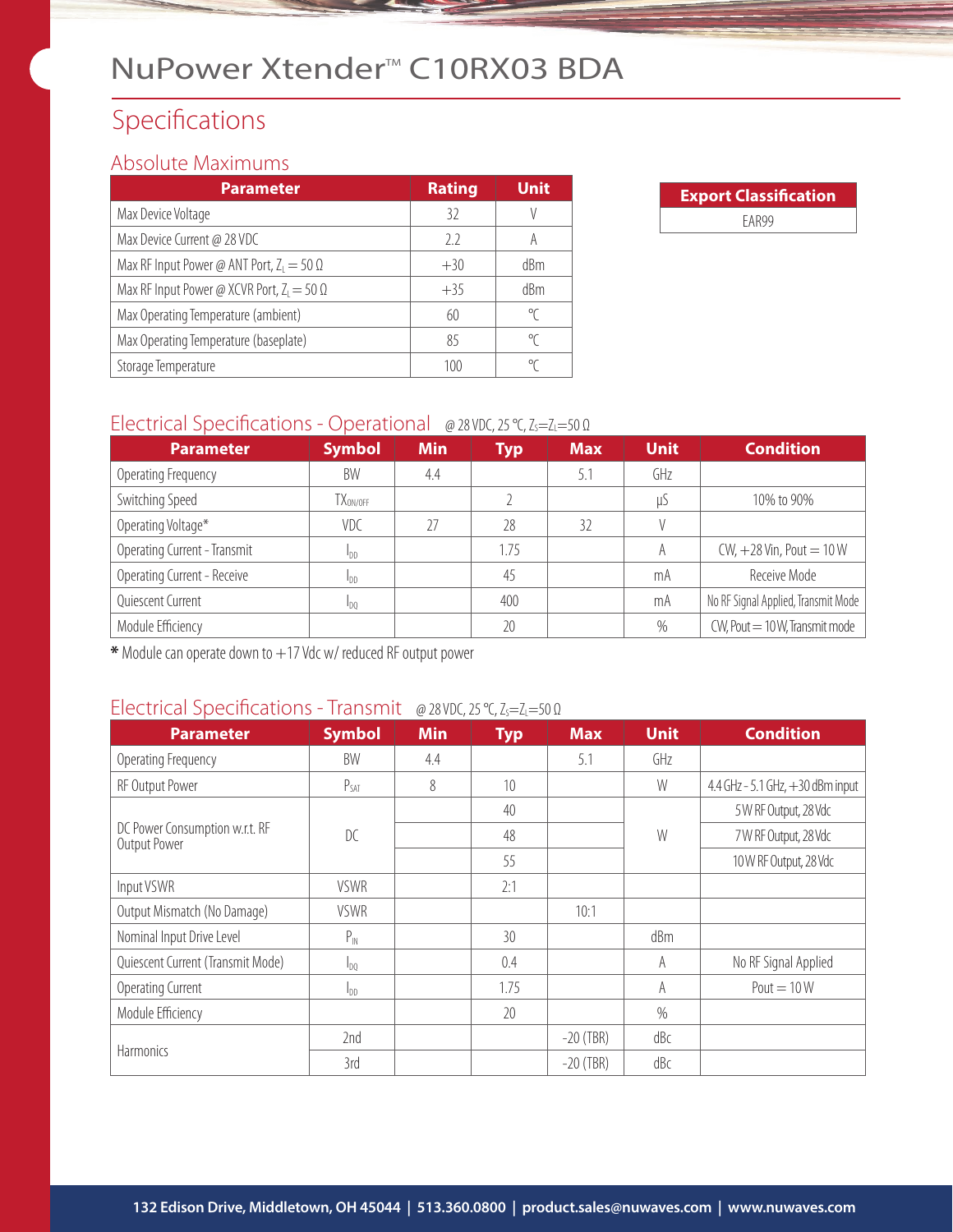## NuPower Xtender<sup>™</sup> C10RX03 BDA

## Specifications (cont.)

#### Electrical Specifications - Receive @ 28 VDC, 25 °C, Z<sub>S</sub>=Z<sub>L</sub>=50 Ω

| <b>Parameter</b>                   | <b>Symbol</b> | <b>Min</b> | <b>Typ</b> | <b>Max</b> | <b>Unit</b> | <b>Condition</b>                       |
|------------------------------------|---------------|------------|------------|------------|-------------|----------------------------------------|
| Receive P1dB                       | P1dB          |            | $+18$      |            | dBm         |                                        |
| Receive Gain                       |               |            | 10         |            | dB          |                                        |
| Receive Gain Flatness              | ΔG            |            | $\pm$ 1    |            | dB          | From 4.4 GHz to 5.1 GHz                |
| Receive Current                    | <b>RX</b>     |            | 45         |            | mA          |                                        |
| Receive Noise Figure               | ΝF            |            | 3.0        |            | dB          |                                        |
| Receive OIP3                       | OIP3          |            | 27         |            | dBm         | 1 MHz tone spacing,<br>$Pin = -20$ dBm |
| Receive Input Protection (limiter) |               |            |            |            | dBm         |                                        |

#### Mechanical Specifications

| <b>Parameter</b>            | <b>Value</b>                   | <b>Unit</b> | <b>Limits</b> |
|-----------------------------|--------------------------------|-------------|---------------|
| <b>Dimensions</b>           | $3.57 \times 2.57 \times 0.50$ | in          | Max           |
| Weight                      | < 5.0                          | 0Z          |               |
| RF Connectors, Input/Output | SMA Female, right angle        |             |               |
| Interface Connector         | Micro-D, 9-pin Socket          |             |               |
| Cooling                     | Adequate Heatsink Required     |             |               |

#### Environmental Specifications

| <b>Parameter</b>                           |                | <b>Symbol</b> | <b>Min</b> | <b>Typ</b>         | <b>Max</b> | <b>Unit</b>  |
|--------------------------------------------|----------------|---------------|------------|--------------------|------------|--------------|
| Operating Temperature (ambient)            |                | Iа            | $-40$      |                    | $+60$      | $\sqrt{\ }$  |
| Operating Temperature (baseplate)          |                | Τc            | $-40$      |                    | $+85$      | $\sqrt{\ }$  |
| Storage Temperature                        |                | $\frac{1}{5}$ | $-60$      |                    | $+100$     | $\mathrm{C}$ |
| Relative Humidity (non-condensing)         |                | RH            |            |                    | 95         | $\%$         |
| Altitude<br>MIL-STD-810F - Method 500.4    |                | ALT           |            |                    | 30,000     | ft           |
|                                            | $4$ Hz - 15 Hz | A             | 0.024      | 0.030              | 0.036      | in           |
| Vibration Amplitude                        | 16 Hz - 25 Hz  | A             | 0.016      | 0.020              | 0.024      | in           |
|                                            | 26 Hz - 33 Hz  | A             | 0.008      | 0.010              | 0.012      | in           |
| Shock Peak Acceleration (Functional Shock) |                |               |            | 30 g for 15 ms     |            |              |
|                                            |                |               |            | $20$ g for $20$ ms |            |              |